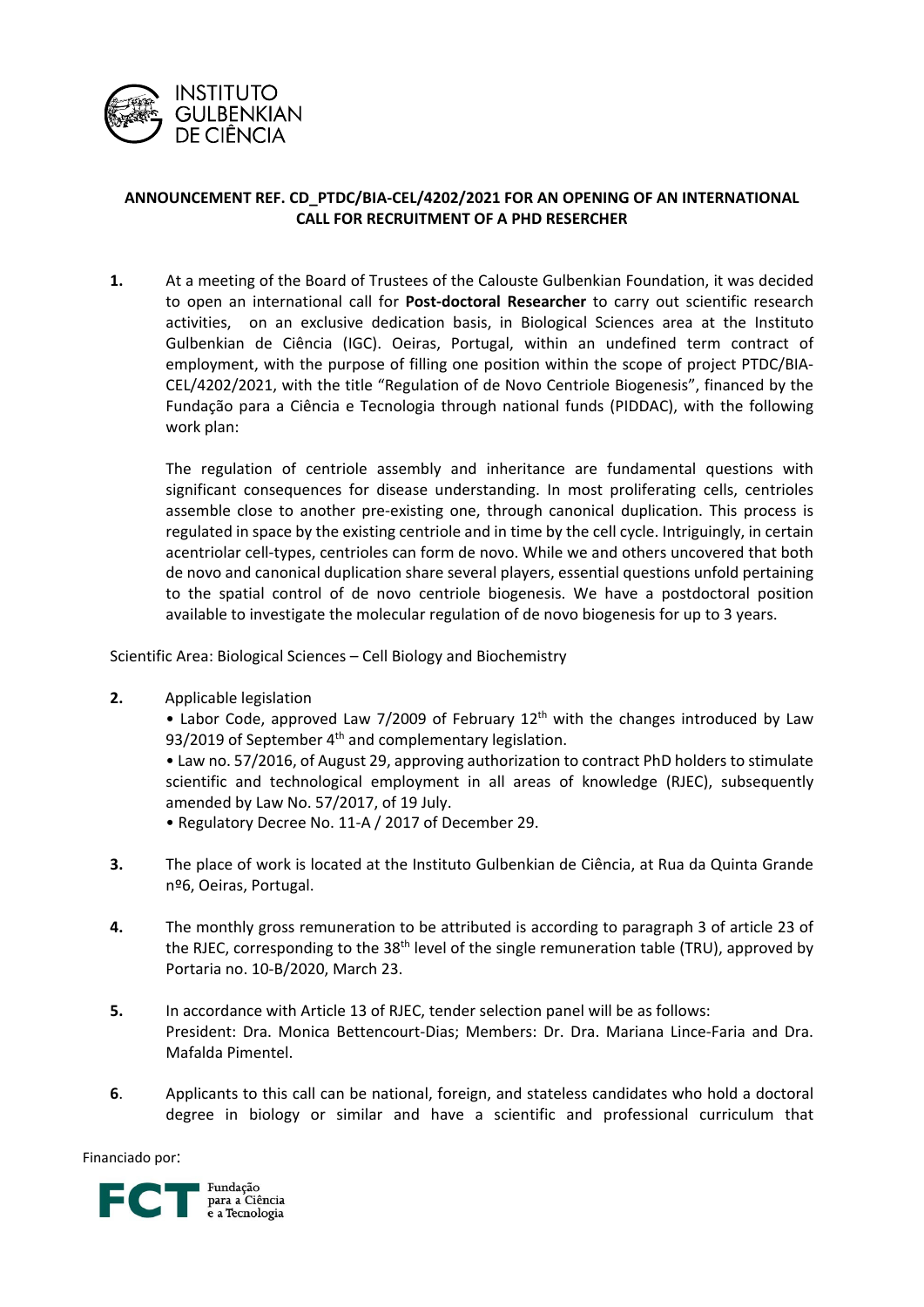

demonstrates an adequate profile for the activity to be developed. If the doctorate degree was awarded by a foreign higher education institution, it must comply with the provisions of Decree‐Law no. 66/2018, of August 16 and of the Regulatory Ordinance No. 33/2019, of January 25, and all formalities established therein must be complied with at the stage of signing the contract. In case the doctorate degree of the selected candidate does not comply with the Decree-Law above mentioned including all its formalities, the Jury reserves the right to select the next candidate.

**7.** General tender admission requirements are:

PhD in life sciences. We are seeking motivated scientists with experience in microscopy, tissue culture and molecular biology. Experience in biochemistry will be greatly valued. The candidate must have a good level of written and spoken English. We offer a stimulating and inclusive lab environment, access to state of the art technological facilities, services to help you in applying for grants and communicate your science, the opportunity of supervising trainees (summer school and/or master's program), a mentorship program and several career development activities.

- 8. Pursuant to Article 5 of RJEC, the selection is to be made based on the candidate's scientific and curricular evaluation and on the relevance, quality and timeliness of scientific production of the last five years considered most relevant by the candidate.
- **9.** The five-year period mentioned above can be extended by the panel, if requested by the candidate, when justified on grounds of suspension of scientific activity for socially protected reasons, such as parental leave, prolonged serious illness, and other situations of unavailability for work that is legally protected.
- **10**. Evaluation criteria: Applications will be evaluated according to the Curriculum vitae (70%) and the motivation letter (30%). If considered necessary by the jury, the interview of the selected candidates will represent 50% of the final mark.
- **11.** The deliberation is done through the nominal vote of the Jury according eligibility and selection procedures. No abstention is allowed. The final classification system for candidates is expressed on a scale of 0‐100.
- 12. Minutes of the panel meeting should be drawn up to include a summary of all occurrences of the said meeting, as well as all votes cast by the members with the respective justification together with an ordered list of approved candidates with their respective classification. These minutes should be made available to candidates whenever requested.
- **13.** The final decision of the jury should be validated by the institutional leader who also decides on the recruitment.
- 14. **Application formalization:**

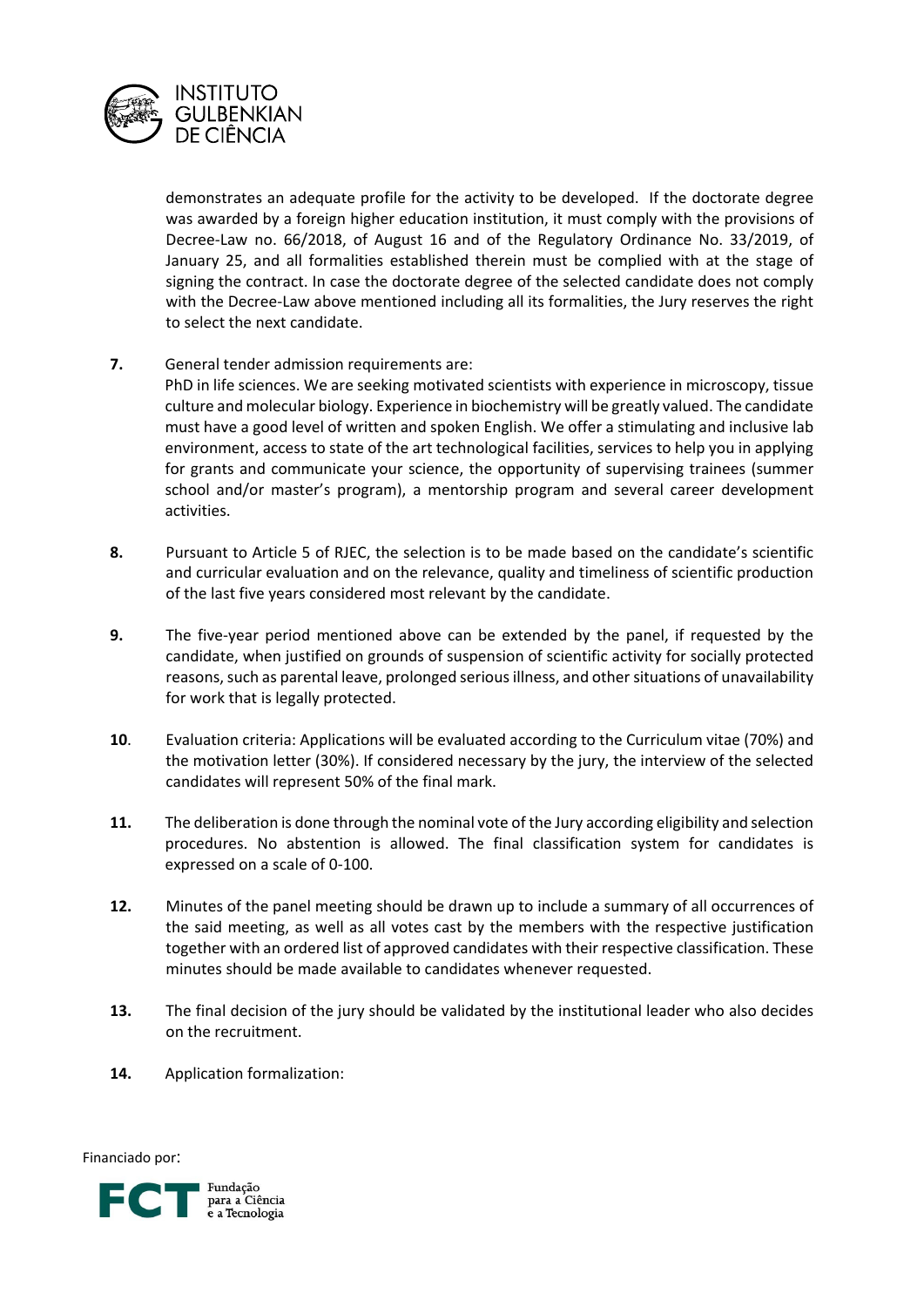

- **14.1.** A written request should be addressed to the Director of the Instituto Gulbenkian de Ciência with the subject **"CENTRO\_Call for Post‐Doctorate"** and sent to the email mfaria@igc.gulbenkian.pt.This must include the following information concerning the applicant: announcement identification, full name, number and date of validity of the Identity Card or passport, tax identification number, date and place of birth, contact address, including e‐mail address and telephone contact.
- **14.2.** Applications should include support documents (single pdf file named **"CandidateName\_CENTRO\_PosDoc"**) and proof of the conditions laid down in above points for admission to this call, mainly:
	- a) Letter of Motivation
	- b) Copy of certificate or doctoral diploma referring its conclusion date
	- c) Detailed curriculum vitae, structured in accordance with above items and a brief description
	- of the most relevant scientific activities of the last 5 years
	- d) Two reference contacts
	- e) Other documents relevant to the evaluation of qualifications in the related scientific area

All candidates (taxpayers in Portugal) are required to present evidence of the fulfillment of their individual obligations towards the Portuguese Tax Authority and Social Security. Failure to comply with this requirement will be considered as a criterion for exclusion from the recruitment process.

- **14.3.** The deadline for the applications submission of this announcement, is from 08/03/2022 until the position is filled. To comply with the minimum 10 working days, this call will be open at least until 21/03/2022.
- **15.**  All candidates who formalize their application incorrectly or who fail to provide the requirements imposed by this tender are excluded from admission. In case of doubt, the panel is entitled to request further documentation to support candidate statements.
- **16.** False statements by candidates shall be punished by the law.
- **17.**  The list of admitted and excluded candidates as well as the final classification list will be published on the Instituto Gulbenkian de Ciência internet site http://www.igc.gulbenkian.pt . The candidates will be notified by e-mail with receipt of delivery of the notification.
- **18**. The final decisions of the panel are pronounced within 90 days from the deadline of the submission of the applications. After notification, candidates have 10 working daysto respond.
- **19.** This tender is exclusively destined to fill this specific vacancy and can be terminated at any time until the approval of the final candidate list, expiring with the respective occupation of the said vacancy.
- **20.** The contract of employment of undefined termination resulting from this vacancy, will expire due to the supervening, absolute and definitive impossibility of being given continuity if its

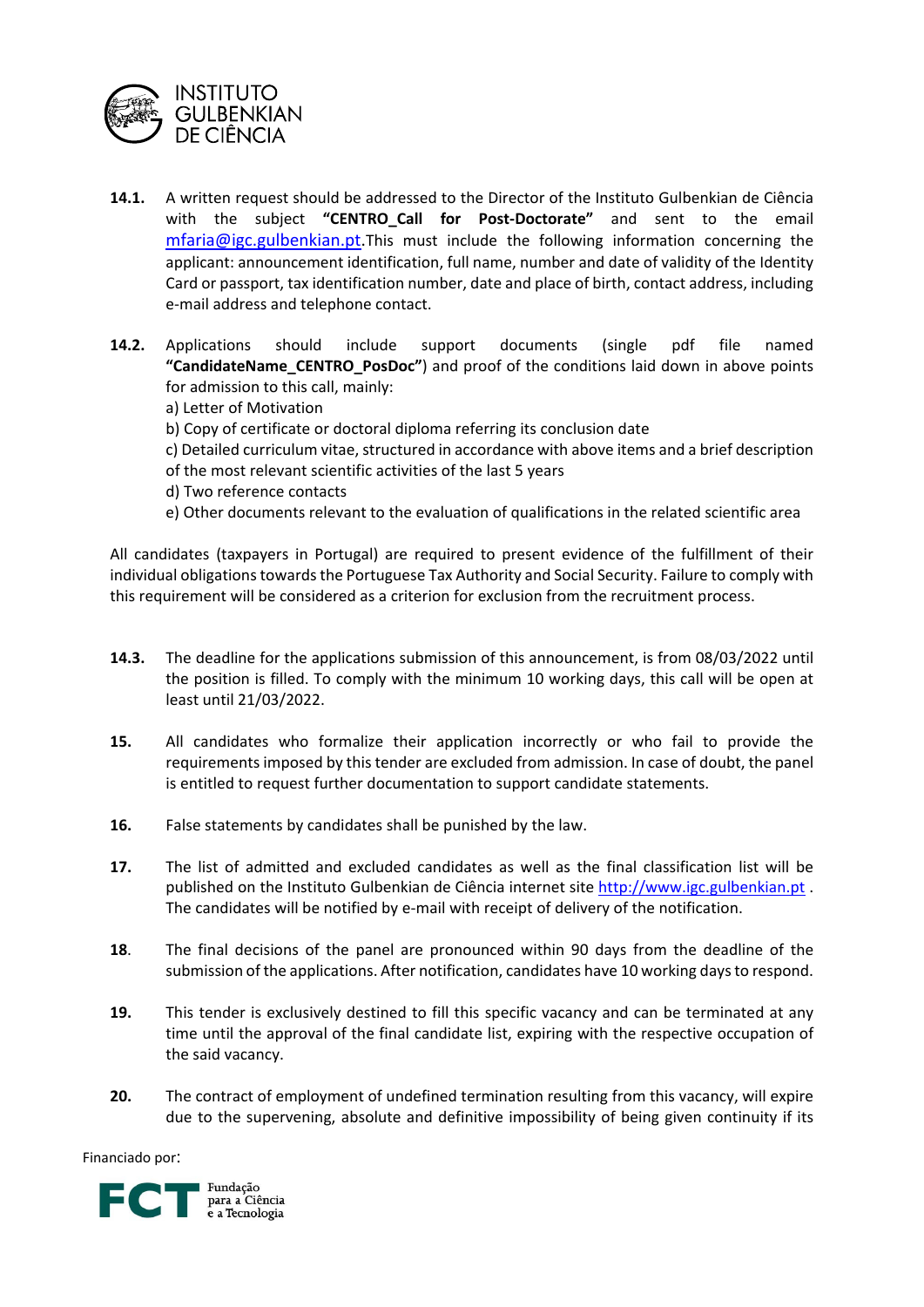

respective funding is terminated without prejudice to the communication of its termination to the worker, in accordance with the provisions of article 345 of the Labor Code.

## **21.** Non-discrimination and equal access policy:

The Instituto Gulbenkian de Ciencia of the Calouste Gulbenkian Foundation actively promotes a non‐discrimination and equal access policy, wherefore no candidate can be privileged, benefitted, impaired or deprived of any rights whatsoever, or be exempt of any duties based on ancestry, age, sex, sexual preference, marital status, family and economic conditions, education, origin or social conditions, genetic heritage, reduced work capacity, disability, chronic illness, nationality, ethnic origin or race, origin territory, language, religion, political or ideological convictions and union membership.

## **22.** Privacy Policy:

The Calouste Gulbenkian Foundation is the controller responsible for the processing of Personal Data in accordance with Regulation (EU) 2016/679 (General Regulation on Data Protection).

The personal data processed in the scope of this tender procedure is processed within the framework of said tender procedure only, and will be processed by the Calouste Gulbenkian Foundation with the purpose of verifying the fulfillment, by the candidates, of the assumptions established in the applicable legislation for their contracting. Opposition to the processing of the data by the candidates will make it impossible to accept the application and, therefore, to analyze and evaluate it.

The personal data of the Data Subject, if it be indispensable for the fulfillment of the obligations of Calouste Gulbenkian Foundation, may be conveyed to third parties, namely the Financing Entities identified in this announcement.

The data shall be retained for a period of five years pursuant to Article 32 (1) of the Labor Code.

The Data Subject is entitled to oppose the collection and processing of data, has the right to verification, the right to rectification, the right to deletion, and the right to restriction of processing of the data collected. However, the exercise of such rights may be excluded when the personal data is used to protect public interest, namely in the detection and prevention of crimes or when subject to professional rules of confidentiality.

The Data Subject has the right of access and portability of the data.

The exercise of aforementioned rights must be made in writing and addressed to the Privacy Committee of the Calouste Gulbenkian Foundation, by email privacy@gulbenkian.pt or, alternatively, through the postal address Avenida de Berna 45‐A, 1067‐001 Lisbon.

The applicant also has the right to submit a complaint to the National Data Protection Commission or other competent control authority in accordance with the law if he considers